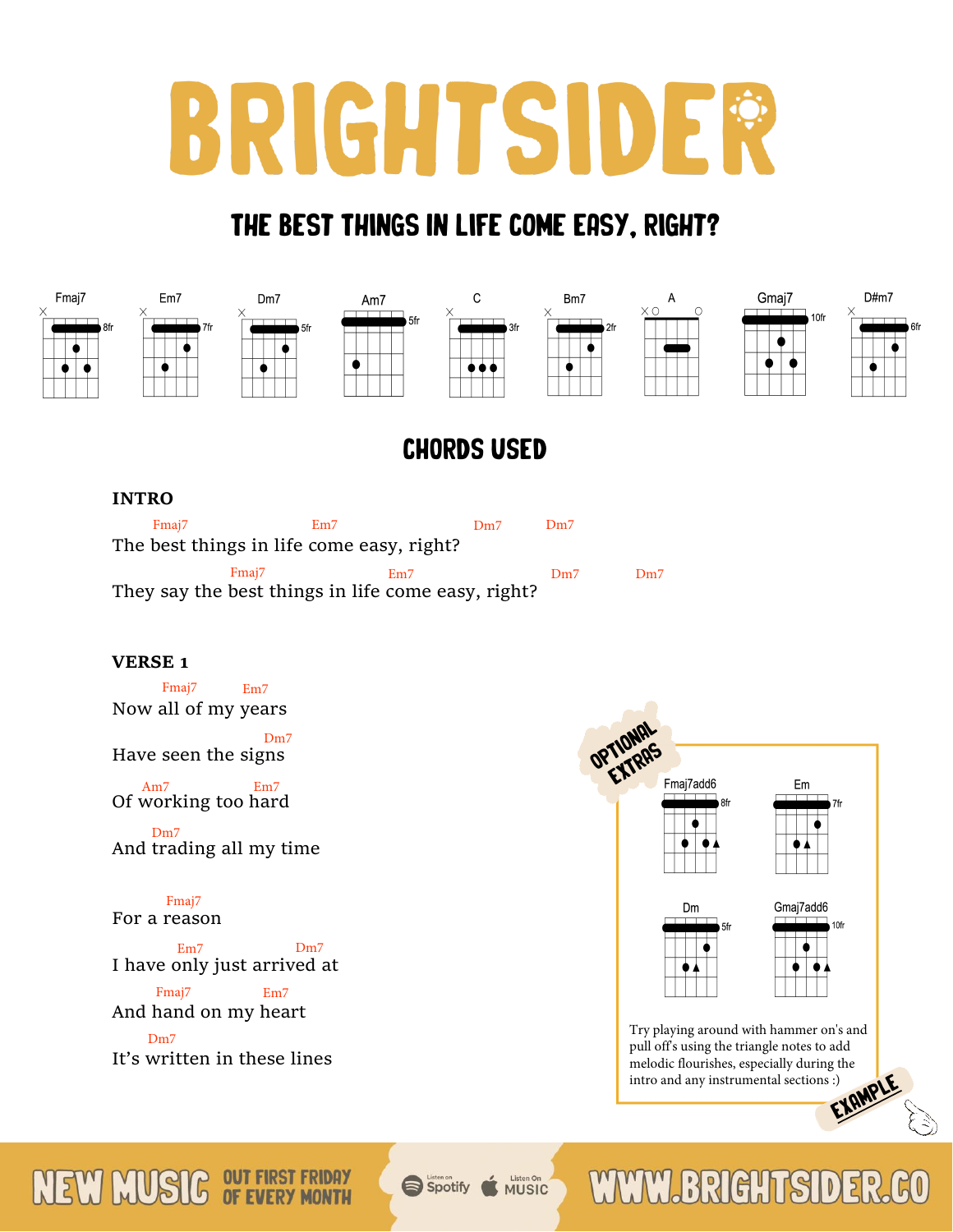#### **CHORUS 1**

They say the best things in life come easy, right? Gonna take my time to make it mine Because all the best things in life come easy, right? Fmaj7 Em7 Dm7 Dm7 Fmaj7 Em7 Dm7 Dm7

## **VERSE 2**

See it's tough Because I love what I do I love it too much I pour myself into Fmaj7 Em7 Dm7 Dm7 Am7 Em7 Dm7 Dm7

Every waking hour on my mind When I really should ease up, yeah And quit my daily grinding Fmaj7 Em7 Dm7 Dm7 Am7 Em7 Dm7 Dm7

#### **PRE CHORUS 1**

Oh i wish i could C Bm A

#### **CHORUS 2**

They say the best things in life come easy, right? Gonna take my time to make it mine Because all the best things in life come easy right now Fmaj7 Em7 Dm7 Dm7 Fmaj7 Em7 Gmaj7 Fmaj7

(Repeat)

NEW MUS

Listen On<br>MUSIC Spotify

WWW.BRIGHTSIDER.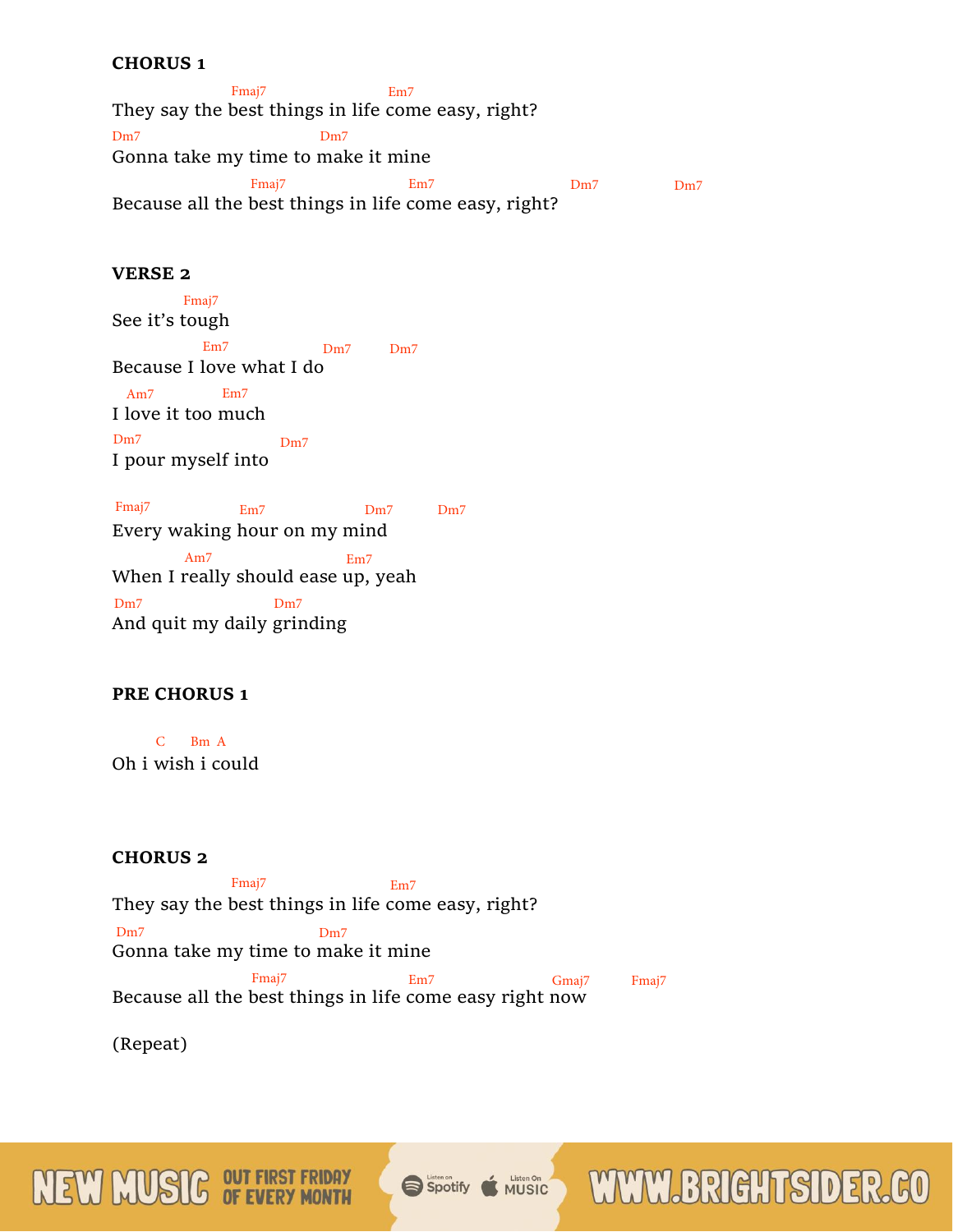#### **VERSE 3**

I challenge you to see it as a game See we were born into the struggle Taught about all the pain You know it's hard to see the worth in something easy Fmaj7 Em7 Dm7 Dm7 Am7 Em7 Dm7 Dm7 Fmaj7 Em7 Em7 Dm7

## **PRE CHORUS 2**

But i wish i could C Bm A

**CHORUS 3**

They say the best things in life come easy, right? Gonna take my time to make it mine Fmaj7 Em7 Dm7 Dm7 Fmaj7 Em7 Gmaj7 Fmaj7

Because all the best things in life come easy right now

(Repeat)

#### **BRIDGE**

See that going too hard has left scars Dm7

Hasn't got me too far Em7

So I'm changing my mindset

And trying to work less Dm7

To see more progress

But it's a process Em7

MEW MU

Slowly opening up to a better way Dm7

#### Listen On Spotify

**WWW.BRIGHTSIDER**